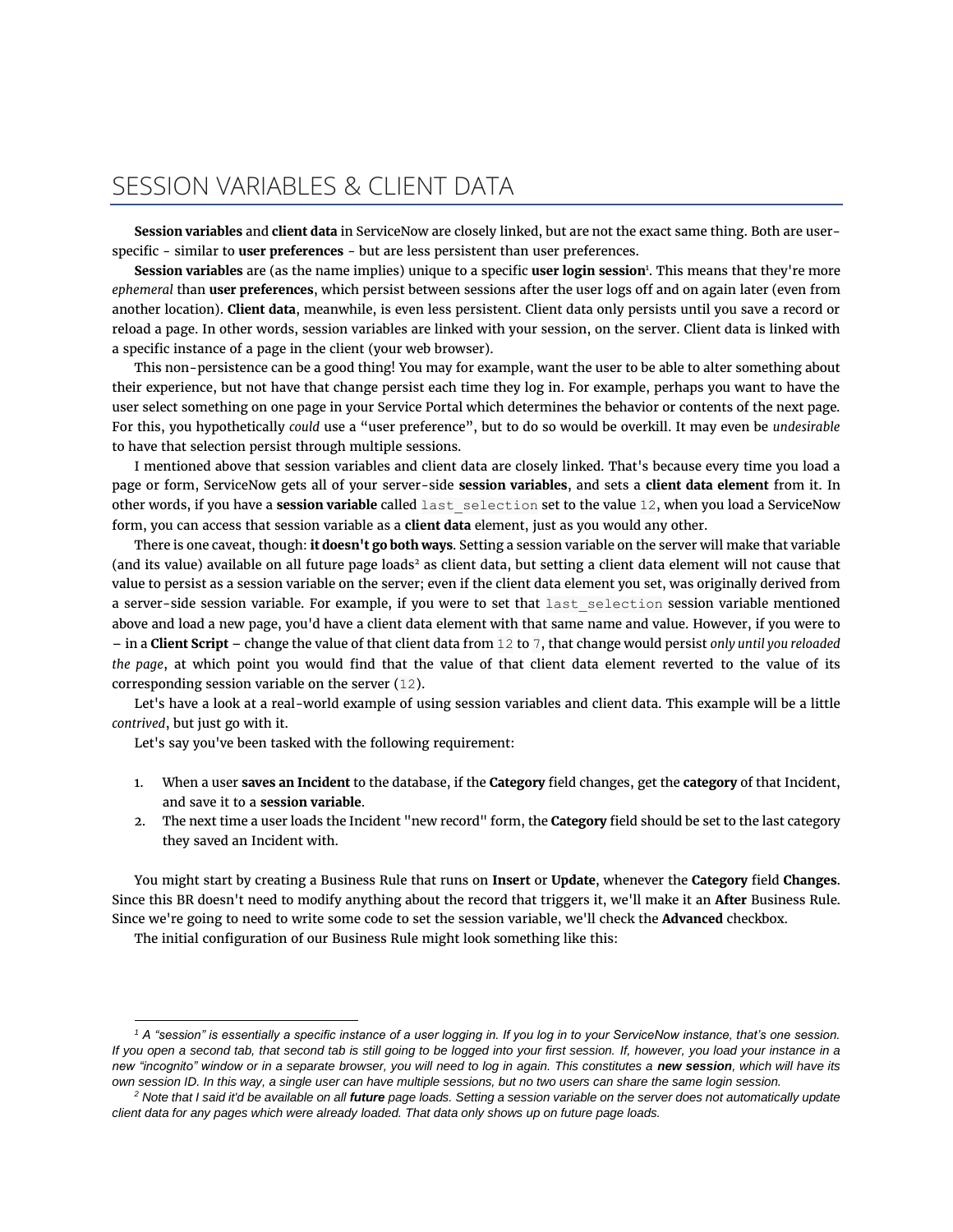|                              | Get last category as session variable                           |                       | ■ √                                          | $\equiv$ $\frac{1}{2}$ $\frac{1}{2}$ $\frac{1}{2}$ $\frac{1}{2}$ $\frac{1}{2}$ $\frac{1}{2}$ $\frac{1}{2}$ $\frac{1}{2}$ $\frac{1}{2}$ $\frac{1}{2}$ $\frac{1}{2}$ $\frac{1}{2}$ $\frac{1}{2}$ $\frac{1}{2}$ $\frac{1}{2}$ $\frac{1}{2}$ $\frac{1}{2}$ $\frac{1}{2}$ $\frac{1}{2}$ $\frac{1}{2}$ $\frac{1}{2}$ $\frac{1}{$<br>Delete |
|------------------------------|-----------------------------------------------------------------|-----------------------|----------------------------------------------|--------------------------------------------------------------------------------------------------------------------------------------------------------------------------------------------------------------------------------------------------------------------------------------------------------------------------------------|
| Name<br><b>Table</b>         | Get last category as session variab<br>Incident [incident]<br>v | Application<br>Active | Global<br>$\checkmark$                       | $\odot$                                                                                                                                                                                                                                                                                                                              |
|                              |                                                                 | Advanced              | $\checkmark$                                 |                                                                                                                                                                                                                                                                                                                                      |
| When to run Actions Advanced |                                                                 |                       |                                              |                                                                                                                                                                                                                                                                                                                                      |
| When                         | after<br>$\checkmark$                                           | Insert                |                                              |                                                                                                                                                                                                                                                                                                                                      |
| Order                        | 100                                                             | <b>Update</b>         |                                              |                                                                                                                                                                                                                                                                                                                                      |
|                              |                                                                 | <b>Delete</b>         |                                              |                                                                                                                                                                                                                                                                                                                                      |
|                              |                                                                 | Query                 |                                              |                                                                                                                                                                                                                                                                                                                                      |
| <b>Filter Conditions</b>     | <b>Add Filter Condition</b><br>Add "OR" Clause<br>Category      | changes<br>v          | OR<br><b>AND</b><br>$\times$<br>$\checkmark$ |                                                                                                                                                                                                                                                                                                                                      |
| <b>Role conditions</b>       | 0                                                               |                       |                                              |                                                                                                                                                                                                                                                                                                                                      |
| <b>Delete</b><br>Update      |                                                                 |                       |                                              |                                                                                                                                                                                                                                                                                                                                      |

Next, we need to write the script to set the session variable on the server in that BR, so we'll switch over to the **Advanced** tab and write a script that looks something like this:

```
(function executeRule(current, previous /*null when async*/) {
  var lastSelectedCategory = current.getValue('category');
  gs.getSession().putClientData(
      'last selected category',
      lastSelectedCategory
  );
})(current, previous);
```
*Fig. 10.02*

The next step is to write a **Client Script** to access the client data element whenever the Incident "new record" form is loaded, and use it to set the value of the **Category** field. You may notice in the above script that if the category field is blank, then the last\_selected\_category session variable will also be blank. Because of this, our Client Script will also have to check whether that variable is set to a *truthy* value (like a non-blank string), before updating the Category field on the form.

We'll create an **onLoad** Client Script on the Incident table, set the **Type** to **All** so it'll run on portal and workspace pages as well, and use something like the following code:

```
function onLoad() {
  //Hoist variable declarations
 var isvalidCategory, lastSelectedCategory;
  //Prevent script from running unless we're on the "new record" form.
  if (!g_form.isNewRecord()) {
      return;
  }
  lastSelectedCategory = g_user.getClientData(
      'last selected category'
  );
  //Halt if last selected category not set.
  if (!lastSelectedCategory) {
     return;
  }
  //Determine if last selected category is a valid.
  //Cast to boolean with !!.
```